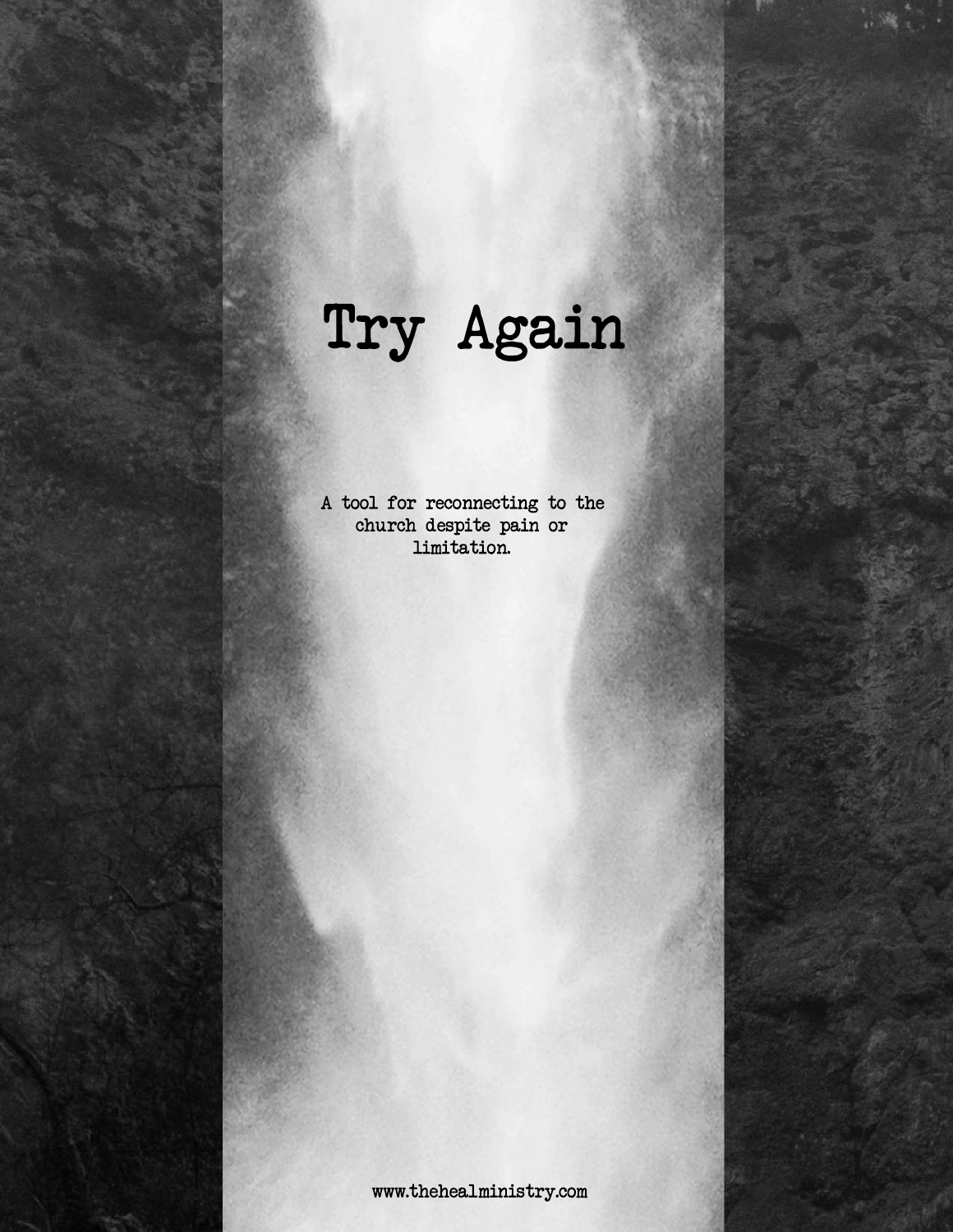Dear Fellow Sojourner in Pain,

If you're reading this, you've probably been hurt by the church in the past. We're so sorry you've experienced that loss. Regardless of how your relationship with the Church was strained, our hearts ache with you and we believe God's does too.

Thankfully, we serve a redemptive God who knows how to make broken things whole again. While even the thought of trying to become involved with a church after all you've experienced might seem as impossible as scaling a cliff wall, we're here to encourage you to keep climbing, one hand hold at a time.

The Try Again worksheet is meant to be a resource to help you take your first step in practically planning out what it will take to reconnect with God's chosen instrument for bringing his kingdom come here on earth: his Church. To start, you'll need to print out the following page so that you can start filling it out (if your technology allows, you can also fill it out digitally). We believe in the power of threes so we gave you the space to plan three different "tries" at different churches or church services. If need be, you can always reprint the worksheet if you end up needing more tries. If the thought of filling out a worksheet seems daunting because of your limitations, don't worry, we made it super simple.

As you take this step forward in your healing, don't forget that we're here for you. If there's any other way that we at Heal can help support you in your journey, please don't hesitate to reach out.

You're not alone.

Sincerely,

Tera and Jacob DeNeui